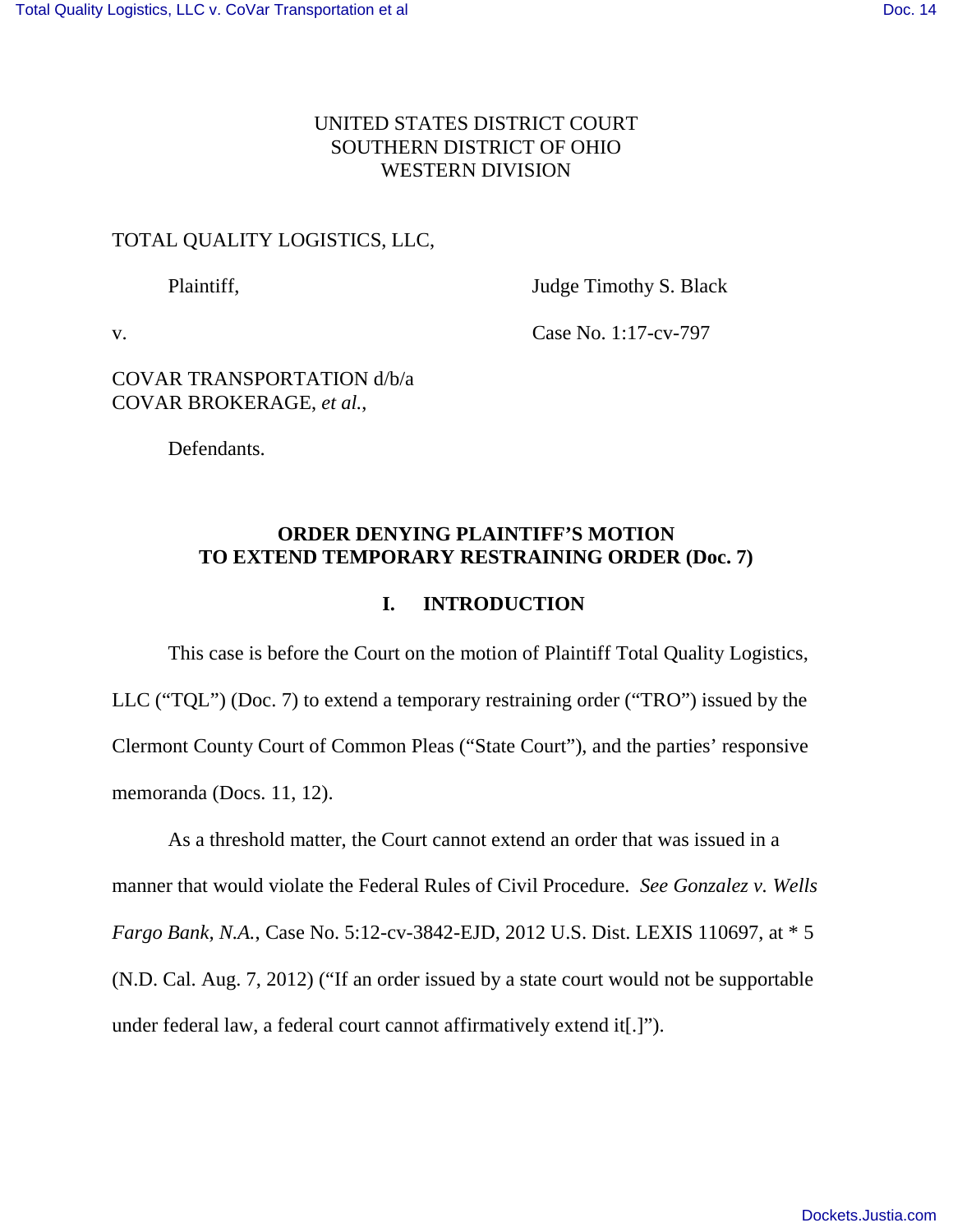#### **II. BACKGROUND**

 The following facts are taken from the limited record before the Court and are recited here for the purpose of addressing the motion to extend an order granting preliminary injunctive relief. The parties should note that any findings of fact and conclusions of law made by a district court in addressing a request for injunctive relief are not binding at a trial on the merits. *See Am. Sys. Consulting, Inc. v. Devier*, 514 F. Supp. 2d 1001, 1003 (S.D. Ohio 2007).

#### **A. The Parties.**

 TQL is an Ohio limited liability company that is engaged in the highly competitive business of providing freight brokerage services in every state in the continental United States. (Doc.4 at  $\P$  10). As a third-party logistics company, TQL does not own its own trucks. (*Id.* at ¶ 11). Instead, TQL links entities with freight with over-the-road carriers. (*Id.*) For its services, TQL receives a fee. (*Id.*)

 Defendant Covar Transporation d/b/a Covar Brokerage ("Covar") is a third-party logistics broker and a direct competitor of TQL. (Doc. 4 at ¶ 14). Defendants David Minnis, John Fletcher, Todd Brazeal, Chase Walker, and Cameron Brown are former employees of TQL (collectively, the "Former TQL Employees"). (Doc. 4 at  $\P$ [1-5).

#### **B. Facts as Alleged by TQL.**

The Former TQL Employees were Logistics Account Executives while employed at TQL. (Doc. 9-1 at  $\P$  4). In that position, they were responsible for developing customers and selling to existing customers. (*Id.*) The Former TQL Employees were usually the primary contact between TQL and its customers. (*Id.*)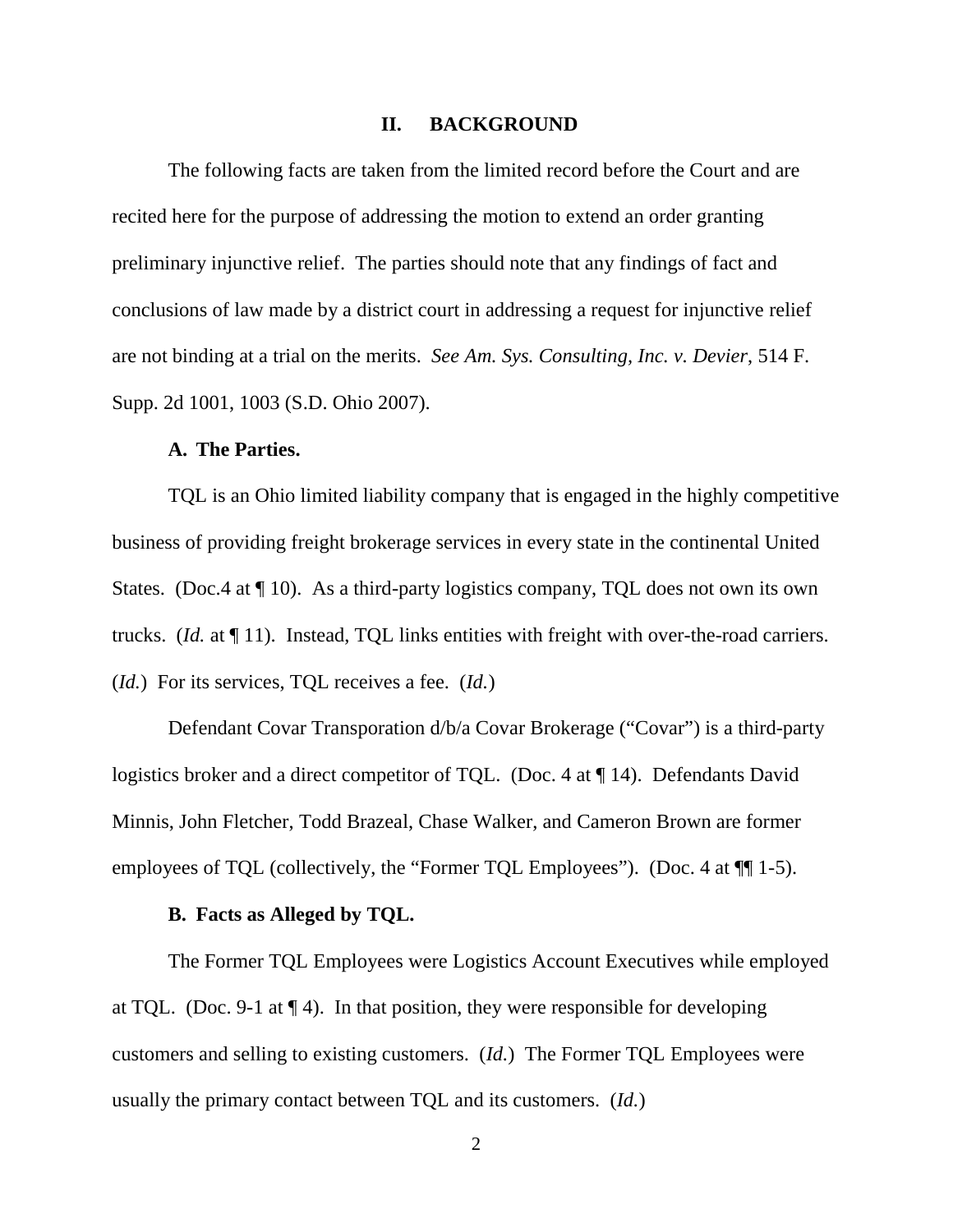In connection with their employment at TQL, each of the Former TQL Employees executed an Employee Non-Compete, Confidentiality and Non-Solicitation Agreement ("Agreement"). (Doc. 9-1 at ¶¶ 5-8). By signing the Agreement, the Former TQL Employees agreed, *inter alia*, to (1) maintain the secrecy of TQL's confidential information; (2) not solicit TQL customers for a period of one year following the termination of their employment; and (3) not compete against TQL or work for a TQL competitor for a period of one year following termination of employment with TQL. (*See*, e.g., Doc. 3-1).

The Former TQL Employees are now employed by Covar, where they hold duties similar to those they held at TQL. (Doc. 9-1 at  $\P$  19, 22).

 On November 3, 2017, TQL commenced this action in the State Court. Counsel for TQL and Defendants discussed this case as early as November 2, 2017. (Doc. 11-3 at 2).

On November 13, 2017, TQL filed a Second Amended Complaint ("SAC"). (Doc. 4). The SAC alleges that the Former TQL Employees have been in contact with TQL customers and carriers. (*Id.* at ¶ 32). The SAC alleges that the Former TQL Employees intend, unless restrained, to continue to be employed by Covar (in direct competition with TQL), to misappropriate TQL's business opportunities and trade secrets, and to unjustly enrich themselves and Covar by using the skills, contacts, business relationships, methods, and knowledge developed by TQL. (*Id.* at ¶ 37). The SAC asserts claims of breach of contract and breach of fiduciary duty against the Former TQL Defendants, and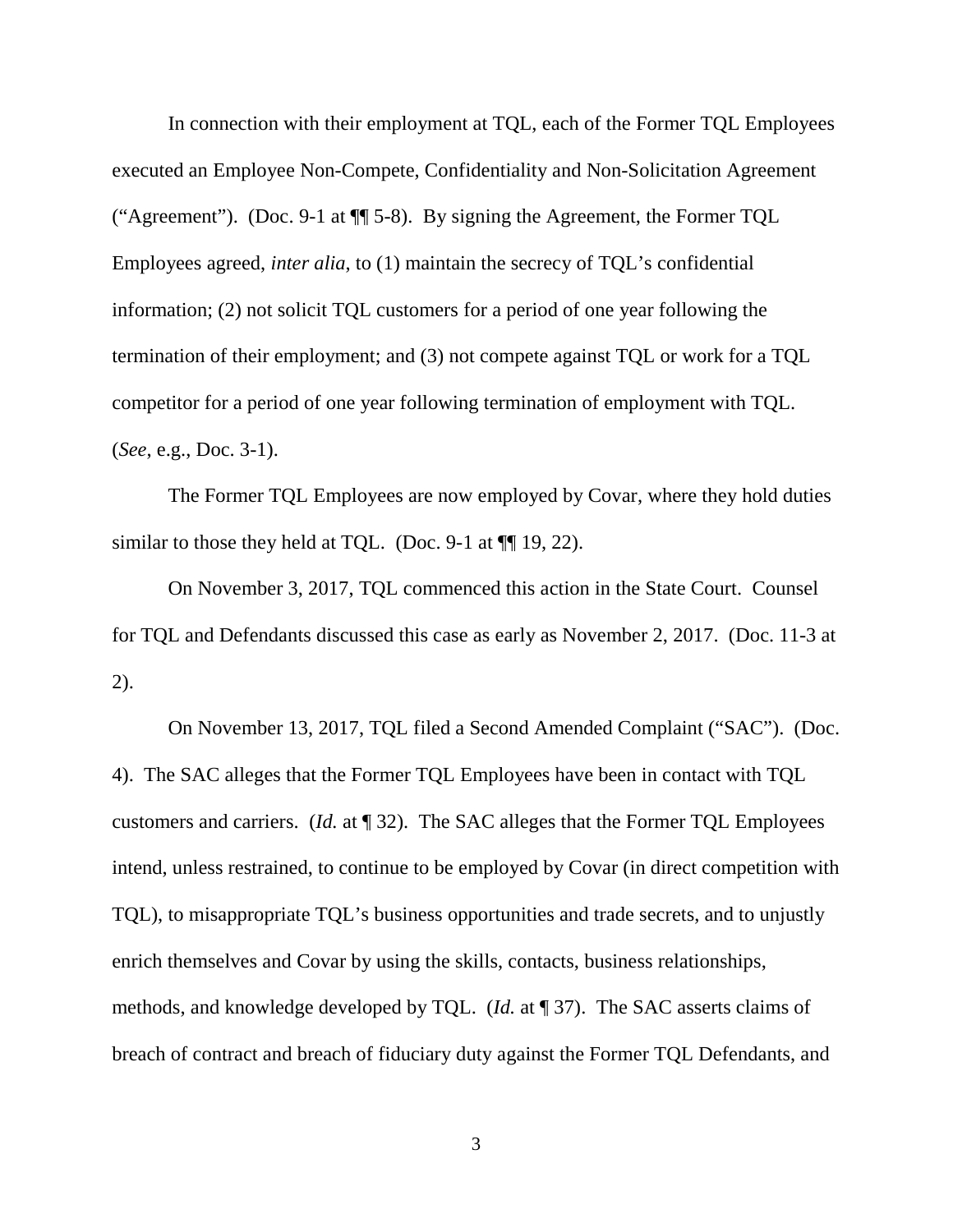claims of misappropriation of trade secrets, intentional interference with contract, and unfair competition against all Defendants.<sup>1</sup>

 On November 9, 2017, TQL filed a motion for temporary restraining order, preliminary injunction, and permanent injunction. (Doc. 9). On November 20, 2017, TQL filed a separate motion for temporary restraining order against Mr. Brown, who was added as a defendant in the SAC (together, the "Motions for TRO"). (Doc. 5). The Motions for TRO asserted that Covar poached pre-trained TQL employees and, through Mr. Walker, has contacted and attempted to do business with TQL customers. (Doc. 9 at 4). TQL's Motions for TRO requested an order enjoining the Former TQL Employees from using or disclosing TQL's trade secrets, further breaching the Agreement, and from otherwise wrongfully competing with TQL. (Doc. 9 at 1). The motions also requested an order enjoining Covar from wrongfully competing with TQL, from tortiously interfering with the Agreement, and from using any TQL trade secrets. (*Id*.) Neither motion contains a certificate of service because, despite the fact that TQL's counsel had previously been in contact with Defendants' counsel regarding this litigation, TQL intentionally did not serve the Motions for TRO on Defendants. (*See* Doc. 7 at 8).

 On November 20, 2017, the State Court held an *ex parte* hearing on TQL's Motions for TRO. At the hearing, TQL's counsel explained that he had intentionally not provided notice of the Motions for TRO to Defendants because, in other cases, providing

 $\overline{a}$ 

 $<sup>1</sup>$  The SAC includes a fifth "claim" for punitive damages. The Court notes that no such claim</sup> exists. *Lizard Apparel & Promotions LLC v. Impact Design, LLC*, Case No. 3:16-cv-238, 2017 U.S. Dist. LEXIS 72325, at \* 23 (S.D. Ohio May 11, 2017) (holding "punitive damages" is not an independent cause of action under Ohio law).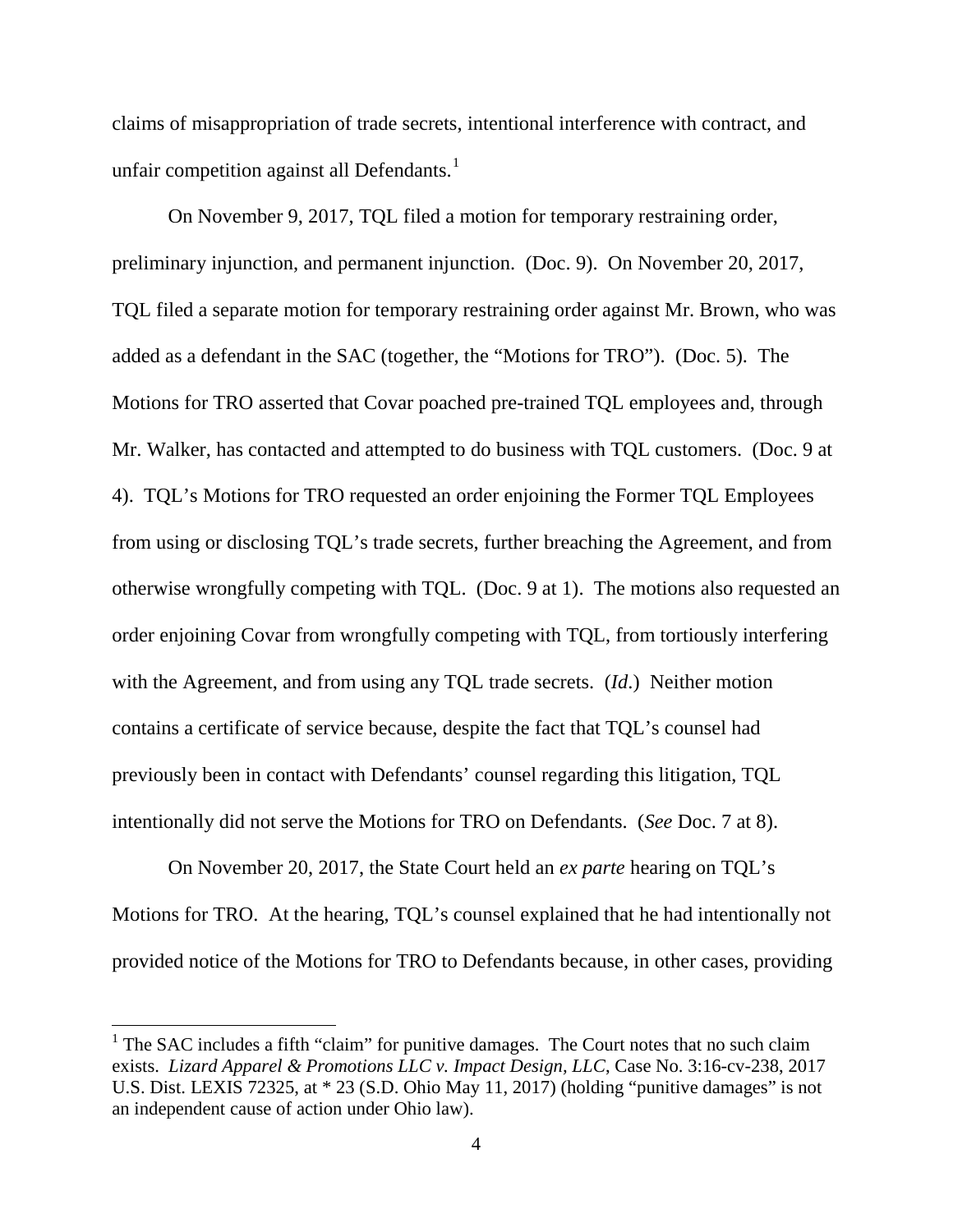notice made it difficult to obtain a TRO:

I will say this, Your Honor. I have not given notice of this motion to the other side. I would say that notice should not be given because what has happened in the past in some of these cases is, is I file a motion for temporary restraining order. There's a week before my motion, and the hearing date, which is what happened in this case, and I give notice, and I've had this happen on several occasions, they – the Defendants go into a local court and attempt to, in one case they have gotten an order saying that I'm not  $-$  I'm prohibited  $-$  I'm prohibited from proceeding with my lawsuit in Ohio.

(Doc. 13 at 4).

On November 20, 2017, the State Court issued the TRO which, *inter alia*,

enjoined the Former TQL Employees from working for their employer without the

opportunity to be heard. (Doc. 1-3 at 395-97). Specifically, the TRO states:

- (1) The Former TQL Employees are prohibited and enjoined from accessing, using, disseminating, or otherwise distributing any TQL trade secrets or confidential information; and
- (2) The Former TQL Employees are prohibited and enjoined from working for Covar or any TQL competitor, including competing selfemployment, within the continental United States; and
- (3) The Former TQL Employees are prohibited and enjoined from soliciting transportation intermediary business; and
- (4) The Former TQL Employees are prohibited and enjoined from contacting or communicating with any TQL customers and/or carriers for the purpose of doing business or attempting to do business with those customers or carriers; and
- (5) The Former TQL Employees and Covar are prohibited and enjoined from disclosing and/or communicating TQL trade secrets (including the identities and contact information of its customers) to Covar and/or to any other persons or entities.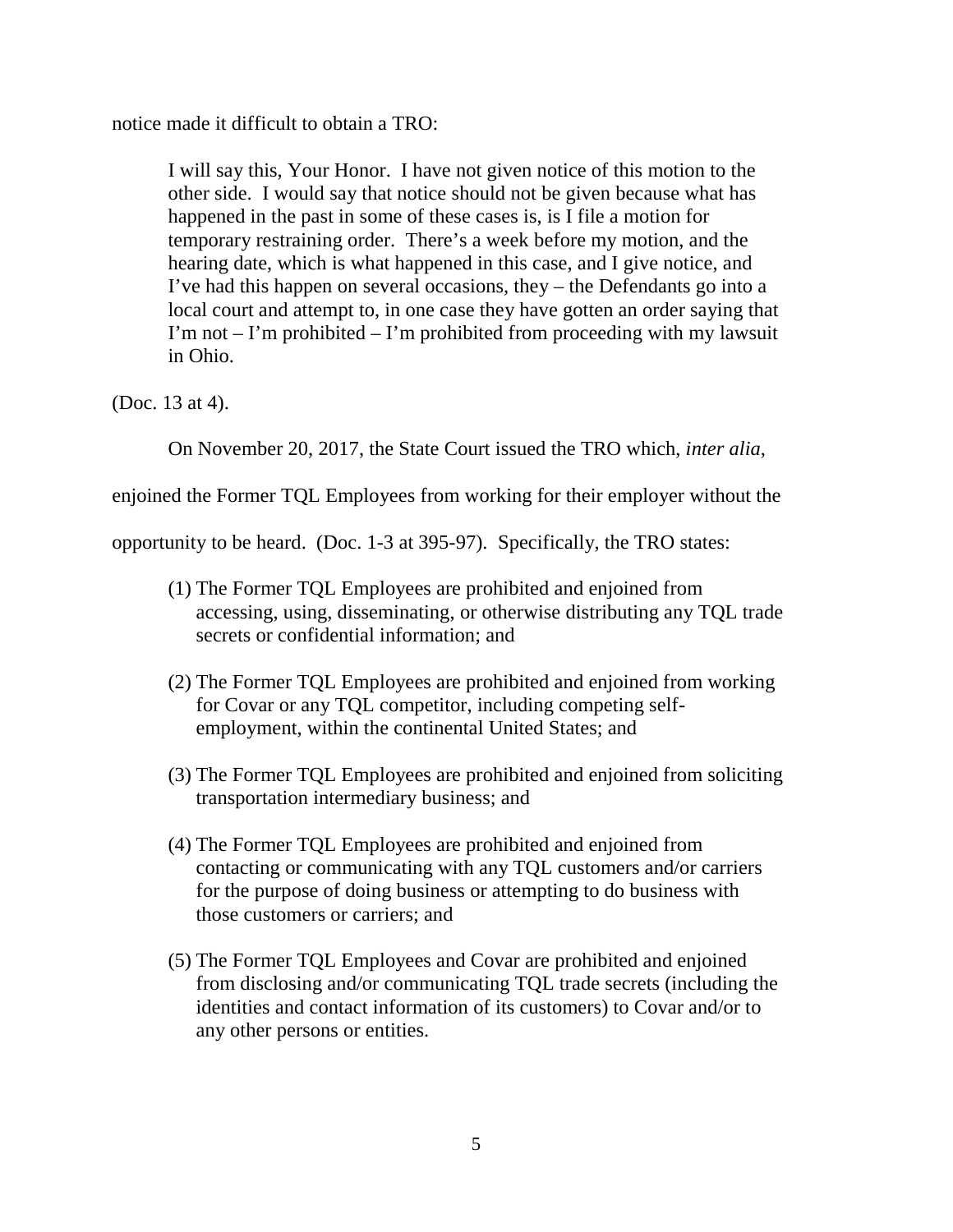(*Id.*) The TRO set TQL's request for a preliminary injunction for hearing on December 1, 2017, at 11:00 a.m. (*Id.* at 397).

 On November 27, 2017, Defendants removed the case to this Court. (Doc. 1). On November 29, 2017, this case came before the Court for an informal preliminary conference on TQL's pending motion for preliminary injunction pursuant to Southern District of Ohio Civil Rule 65.1. At the hearing, Defendants argued that the TRO should have never been issued because they were not notified of it nor afforded the opportunity to respond. TQL argued that the TRO should be extended, and notified the Court of its intention to file a motion to remand for lack of subject matter jurisdiction. On November 30, 2017, TQL filed its motion to extend the TRO. (Doc. 7).

### **III. ANALYSIS**

The Federal Rules of Civil Procedure provide that a temporary restraining order expires 14 days after entry unless the Court, for good cause, extends it for a like period or the adverse party consents to a longer extension. Fed. R. Civ. P. 65(b)(2).

TQL argues that the State Court's entry of the TRO was intended to provide continuous injunctive relief until the hearing on TQL's motion for preliminary injunction, which the State Court scheduled for December 1, 2017. (Doc. 7 at 5-6). TQL argues that, by removing this case, Defendants delayed resolution of TQL's motion for a preliminary injunction and denied TQL the continued injunctive relief intended by the TRO. (*Id.*) Accordingly, TQL argues that the TRO should be extended.

Defendants argue that the TRO should never have issued in light of TQL's admission that it did not provide notice of the Motions for TRO. (Doc. 11 at 5-7).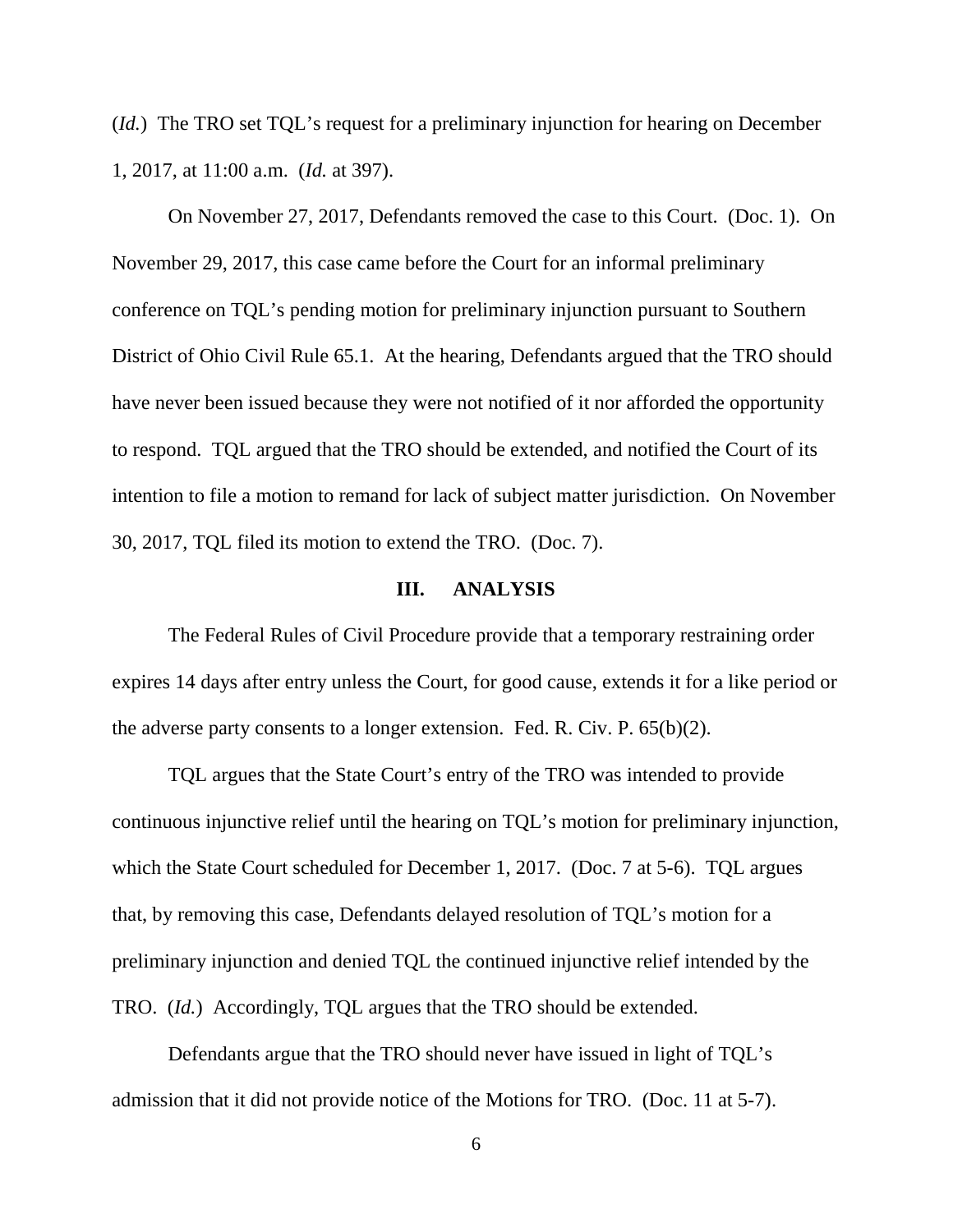The Court agrees with Defendants. The Federal Rules of Civil Procedure provide that a court may issue a temporary restraining order without notice **only** if:

- (A) Specific facts in an affidavit or a verified complaint clearly show that immediate and irreparable injury, loss, or damage will result to the movant before the adverse party can be heard in opposition; and
- (B) The movant's attorney certifies in writing any efforts made to give notice and the reasons why it should not be required.

Fed. R. Civ. P.  $65(b)(1)(A) & (B)$ .

The provisions of Federal Rule of Civil Procedure 65(b)(1) are mandatory and failure to comply justifies denial of a motion for temporary restraining order. *See Tugrul v. Weiner*, Case No. 1:15-cv-657, 2015 U.S. Dist. LEXIS 149627, at \* 5 (S.D. Ohio Nov. 4, 2015) ("Plaintiff's motions for temporary injunctive relief should therefore be denied for failure to comply with the requirements of the Federal and Local Rules for issuance of a temporary restraining order without notice to the opposing parties."); *Alahverdian v. Nemelka*, Case No. 3:15-cv-060, 2015 U.S. Dist. LEXIS 21266, at \* 2 (S.D. Ohio Feb. 23, 2015) ("Plaintiff has fulfilled neither of [the Rule 65(b)(1)] requirements, and the motion should therefore be denied.").

Here, the Motions for TRO do not contain specific facts demonstrating that TQL would incur irreparable injury before Defendants could file a response. Nor do the Motions for TRO contain a certification from TQL's attorney indicating what efforts he made to provide notice and/or the reasons why it should not be required. To the contrary, TQL deliberately chose not to provide notice of the Motions for TRO in an attempt to prevent Defendants from opposing it.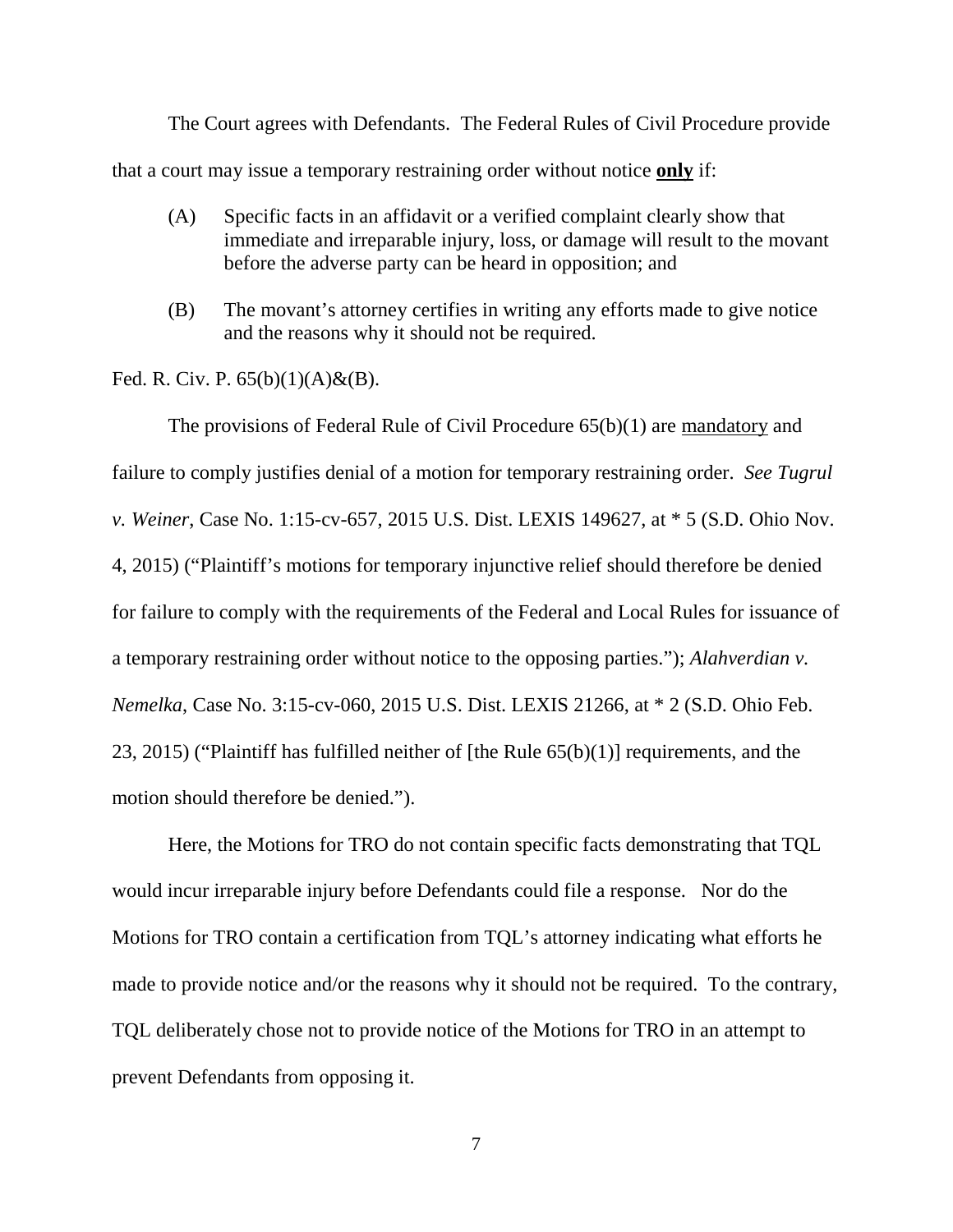The Motions for TRO clearly failed to meet either of the prerequisites to an *ex parte* injunction provided in Federal Rule of Civil Procedure 65(b)(1). Accordingly, the TRO would not have been granted in this Court, and good cause does not exist to extend it here.

TQL presents five arguments in support of its request for extension. First, TQL argues that the Court can issue temporary restraining orders without providing notice to the opposing party. (Doc. 7 at 7-8). This argument fails as a matter of law. As explained *supra*, the Federal Rules of Civil Provide allow temporary restraining orders to issue without notice **only** if the requirements of Rule 65(b) are fulfilled.

Second, TQL argues that the State Court was fully aware that TLQ did not provide notice of the Motions for TRO to Defendants and issued the TRO anyway. (Doc. 7 at 8; Doc. 12 at 1).

This argument fails. Whether or not the State Court thought notice to Defendants was necessary is irrelevant. Once a case has been removed to federal court, its course is to be governed by federal law, including the Federal Rules of Civil Procedure. *Granny Goose Goods v. Bhd. Of Teamsters & Auto Truck Drivers*, 415 U.S. 423, 441 (1974). The Federal Rules of Civil Procedure do not allow a party to be enjoined without notice and an opportunity to be heard except as provided in Rule 65(b)(1). The Court cannot extend an order that was issued in a manner that would violate the Federal Rules of Civil Procedure. *See Gonzalez v. Wells Fargo Bank, N.A.*, Case No. 5:12-cv-3842-EJD, 2012 U.S. Dist. LEXIS 110697, at \* 5 (N.D. Cal. Aug. 7, 2012) ("If an order issued by a state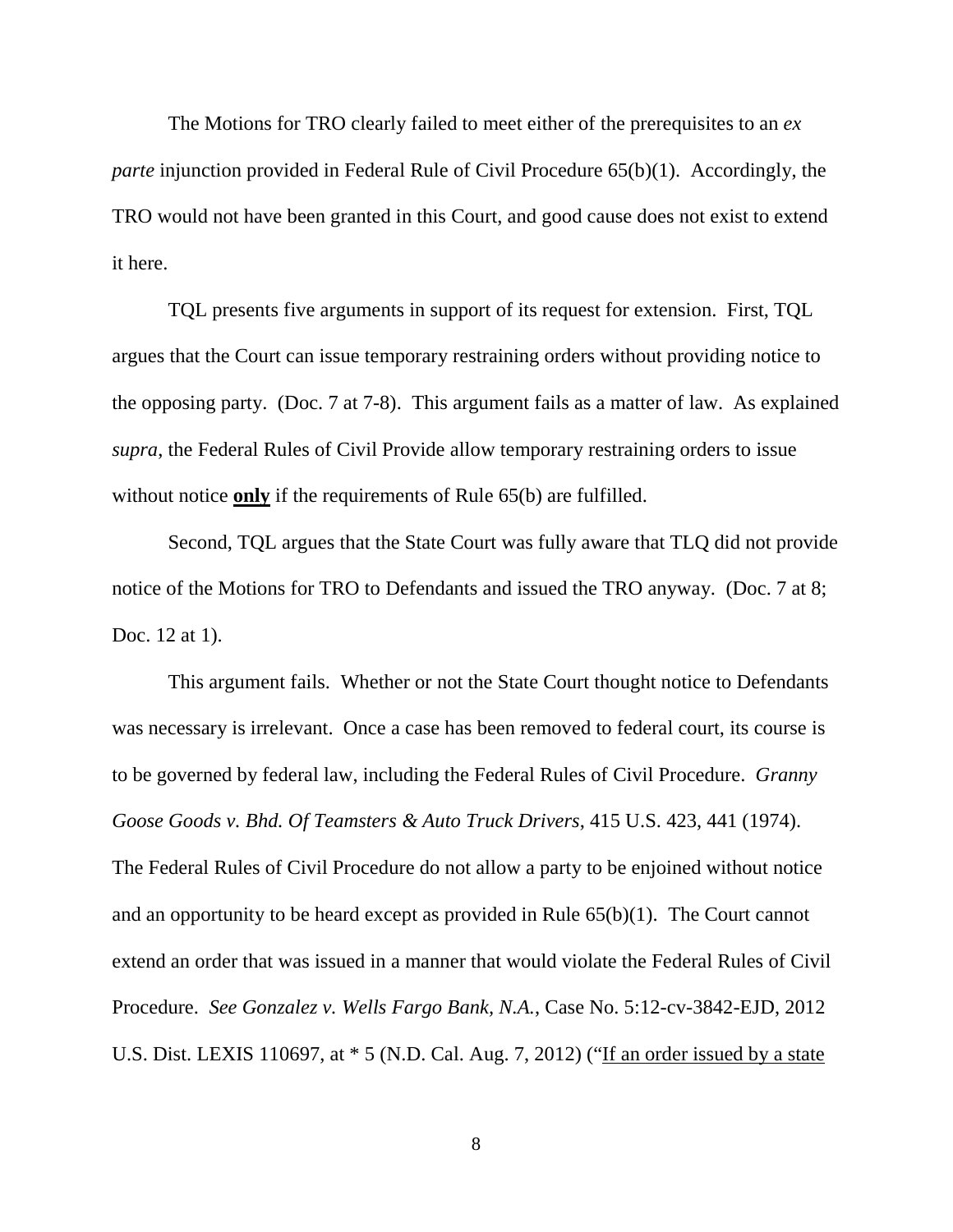court would not be supportable under federal law, a federal court cannot affirmatively extend it[.]" (emphasis added)).

Third, TQL argues that *American Systems Consulting Inc. v. Devier*, 514 F. Supp. 2d 1001 (S.D. Ohio 2007), requires this Court to extend the TRO. (Doc. 7 at 6). In that case, just like this one, the plaintiff obtained a temporary restraining order in state court, the state court set the matter for a preliminary injunction hearing, and the defendant removed the case to federal court days before the hearing. The federal court found that good cause existed to extend the temporary restraining order because, otherwise, "Defendants will have been able to overcome continued injunctive relief simply by removing the case to this federal forum." *Am. Sys. Consulting*, 514 F. Supp. 2d at 1009. The federal court credited the state court's finding that the plaintiff would suffer irreparable harm in the absence of a temporary restraining order. *Id.* at 1010. TQL argues that this Court should similarly credit the State Court's finding that the TRO was warranted and extend the TRO to prevent it from expiring.

This argument fails. The Court need not address whether *American Systems Consulting* requires it to "credit" the State Court's substantive finding that a TRO was warranted because this action is now governed by the Federal Rules of Civil Procedure, which does not allow *ex parte* injunctive relief except in limited circumstances that are not present here. Again, the Court does not find "good cause" exists to extend an order that the Federal Rules of Civil Procedure would not have allowed to issue in the first place.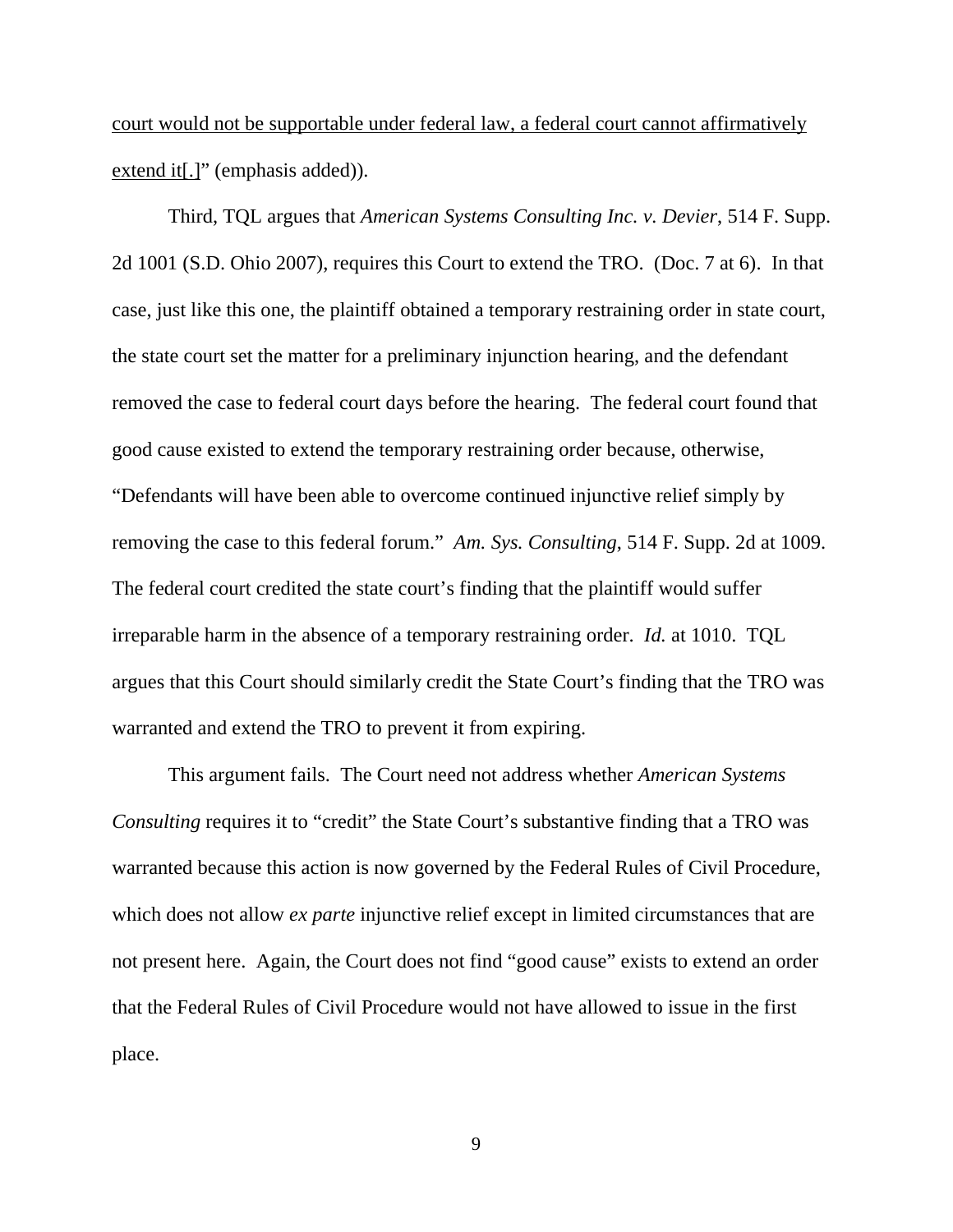Fourth, TQL argues it had good cause for intentionally not providing Defendants

notice of its Motions for TRO:

Furthermore, TQL did not provide notice to the Defendants because on three previous case[s] after TQL provided notice to out of state Defendants/Defendants' counsel of a TRO hearing in a non-compete case, the Defendants rushed to their respective local court houses in an attempt to enjoin TQL from proceeding with its request for TRO. One case when this happened was with South Carolina counsel (albeit not this South Carolina counsel). In another case, *Bertling Logistics, INC. et al. vs. Total Quality Logistics LLC,* Cause No. 2014 38121, in Harris County, Texas, the Texas court actually granted the former TQL employee and his new company a temporary restraining order prohibiting TQL from proceeding with the Motion for TRO and the Ohio lawsuit (attached as Exhibit D). After the Ohio court determined that a Texas court could not enjoin TQL from proceeding with its first-filed Ohio lawsuit, the former TQL employee and his company sought to have TQL held in contempt of Court in the Texas lawsuit for proceeding with and obtaining the TRO.

(Doc. 7 at 8).

This argument is not well-taken. An *ex parte* temporary restraining order is "an extraordinary remedy that should only be granted if the movant carries his burden of proving that the circumstances clearly demand it." *Overstreet v. Lexington-Fayette Urban County Gov't*, 305 F.3d 566, 573 ( $6<sup>th</sup>$  Cir. 2002) (emphasis added). The fact that TQL's counsel has had difficulty procuring temporary restraining orders in other cases does not entitle TQL to an "extraordinary remedy" enjoining Covar's business operations—and suspending the Former TQL Employees' livelihoods—without an opportunity to be heard.

Fifth, TQL argues that it would suffer immediate and irreparable harm if the TRO expired before the preliminary injunction hearing. (Doc. 7 at 10).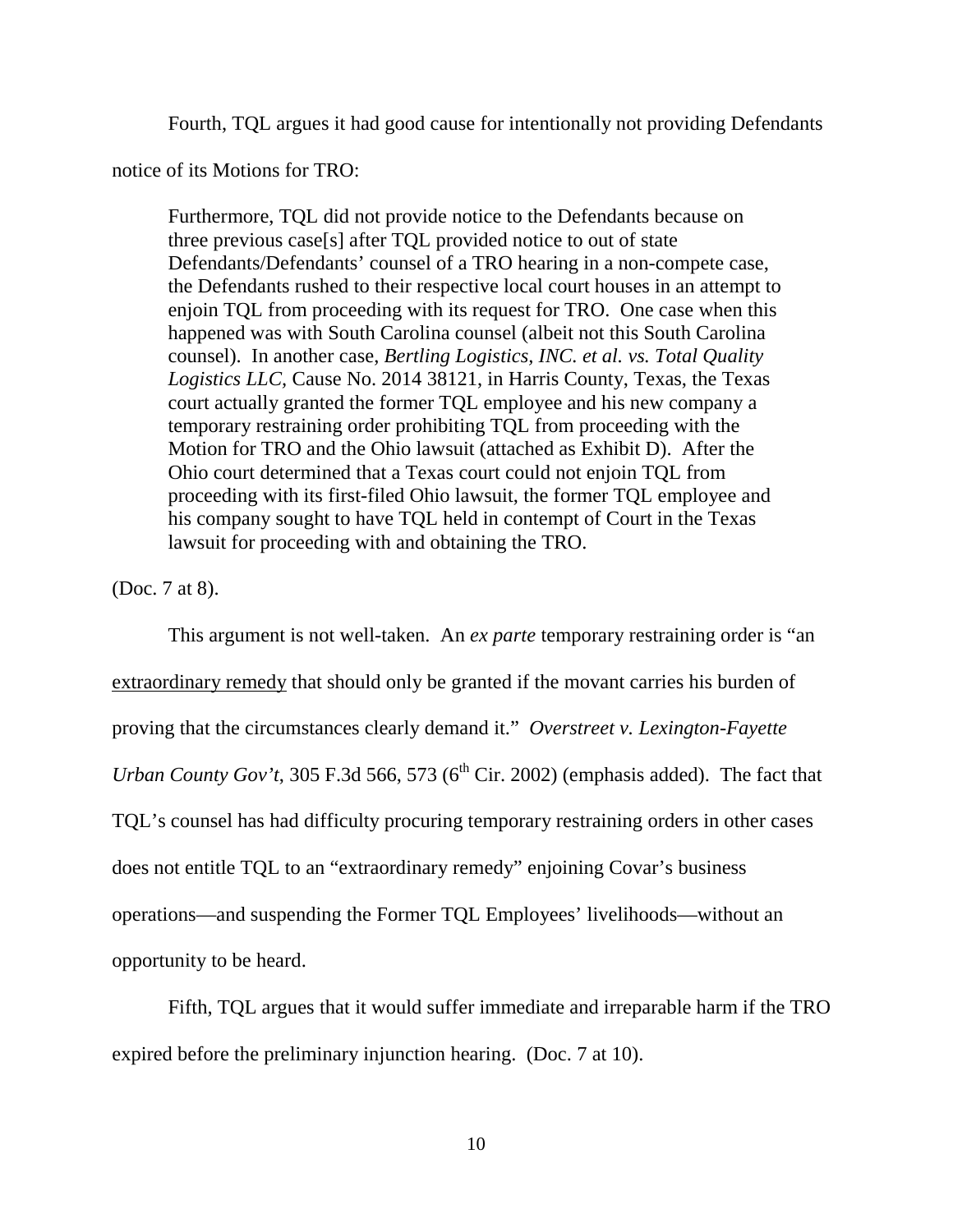This argument is not well-taken. TQL alleged in its Motions for TRO that injunctive relief was necessary to prevent the following irreparable injury: "The Former TQL Employees will inevitably use the confidential and proprietary information gained through their employment with TQL to commandeer opportunities, customers, and corporate goodwill in a manner that cannot be undone." (Doc. 9 at 18). But the evidence before this Court is that the Former TQL Employees have not disclosed any confidential or proprietary information belonging to TQL, and Covar has instructed the Former TQL Employees to not call upon or solicit or contact any of TQL's customers. (Doc. 11-1). At this juncture, TQL's speculative injuries do not establish "good cause" to extend a TRO that would not have issued under the Federal Rules of Civil Procedure. *See Lieberman v. Husted*, 900 F. Supp. 2d 767, 781 (S.D. Ohio 2012) ("it is not enough for a party seeking injunctive relief to show a 'possibility' of irreparable harm; instead, it must be shown that irreparable injury 'is *likely* in the absence of an injunction.'") (quotation omitted).

#### **IV. CONCLUSION**

Despite the fact that TQL was in discussions with Defendants' counsel about this lawsuit, TQL intentionally sought to obtain a TRO without providing Defendants notice or the opportunity to respond. The TRO would not have issued under the Federal Rules of Civil Procedure, and, for the foregoing reasons, good cause does not exist to extend it here. TQL's motion to extend the TRO (Doc. 7) is **DENIED**.

Within 48 hours of the filing of this Order, the parties shall meet and confer and jointly submit via email to chambers (black\_chambers@ohsd.uscourts.gov) a proposed